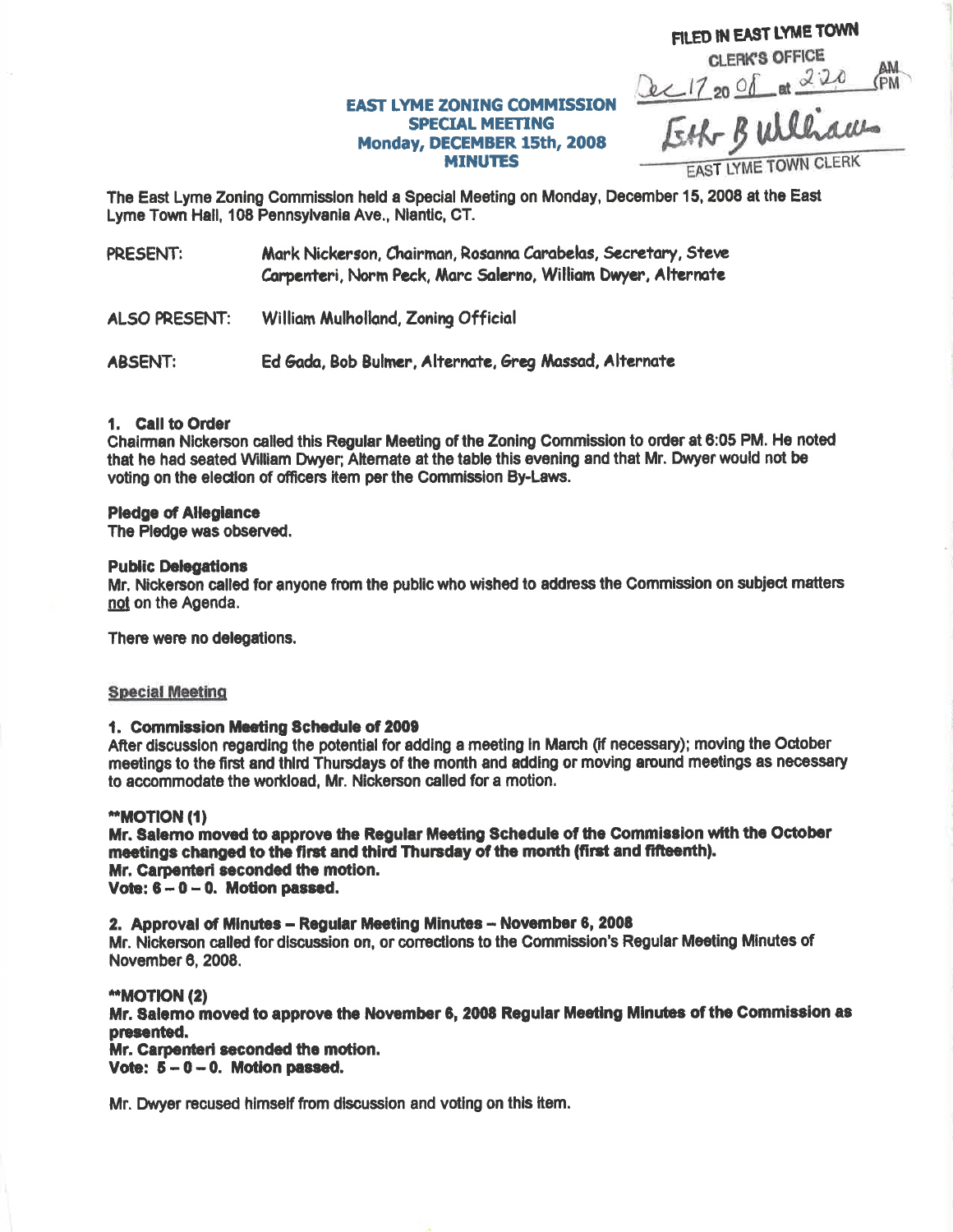Mr. Nickerson asked that in the absence of Ms. Hardy, that Mr. Mulholland please Chair the meeting for the election of Chairman.

### 3. Election of Officers

### . Chairman

Mr. Mulholland called for nominations for the position of Chairman of the Zoning Commission.

### 'rMoTtoN (31

Mr. Salemo moved to nominate Mr. Nickerson as Chairman of the Zoning Commission for the coming year.

### Mr. Peck seconded the motion.

Mr. Mulholland called for other nominations for Chairman -Hearing none  $-$ Mr. Mulhollend closed nominatlons and called for a vote on the nomination of Mr. Nickerson as Chairman.

### Vote:  $5-0-0$ . Motion passed.

Mr. Mulholland congratulated Mr. Nickerson and tumed the meeting overto him

### $\div$  Secretary

Mr. Nickerson called for nominations forthe position of Secretary of the Zoning Commission.

### \*\*MOTION (4)

Mr. Salemo moved to nominate Ms. Carabelas as Secretary of the Zoning Commission for the coming year.

### Mr. Carpenteri seconded the motion.

Mr. Nickerson called three times for other nominations for Secretary -Hearing none -Mr. Nickerson closed nominations snd called for a vote on the nominatlon of Ms. Carabelas as Secretary.

### Vote:  $5 - 0 - 0$ . Motion passed.

Mr. Dwyer rejoined the meeting.

# Old Business<br>1. Stormwater

There was no discussion.

### 2. Subcommittee -- Niantic Village -- CB Zones (Mark Nickerson, Marc Salerno & Norm Peck) There was no discussion,

### 3. Subcommittee - Adult Uses (Rosanna Carabelas)

Ms. Garabelas said that she would be prepared wfth an update on this for their January meeting.

### 4. Subcommittee - Transitional Zones (Marc Salerno & Norm Peck)

There wene no comments.

### 5. New Subcommittees

Mr. Nickerson thanked Mr. Peck for his involvement w'th helping to set up the Randall Arendt seminar.

Mr. Mulholland passed out a handout incorporating some conservation subdivislon regulations forthe Commission to read on their own.

Mr. Nickerson suggested that they set up a subcommittee to explore some of the concepts that were presented in relation to our Town and asked for any members who would be interested in looking into and working on this. He noted that he had spoken with Mr. Massad and that he had said that he wanted to be active in subcommittees and that he would volunteer for this one.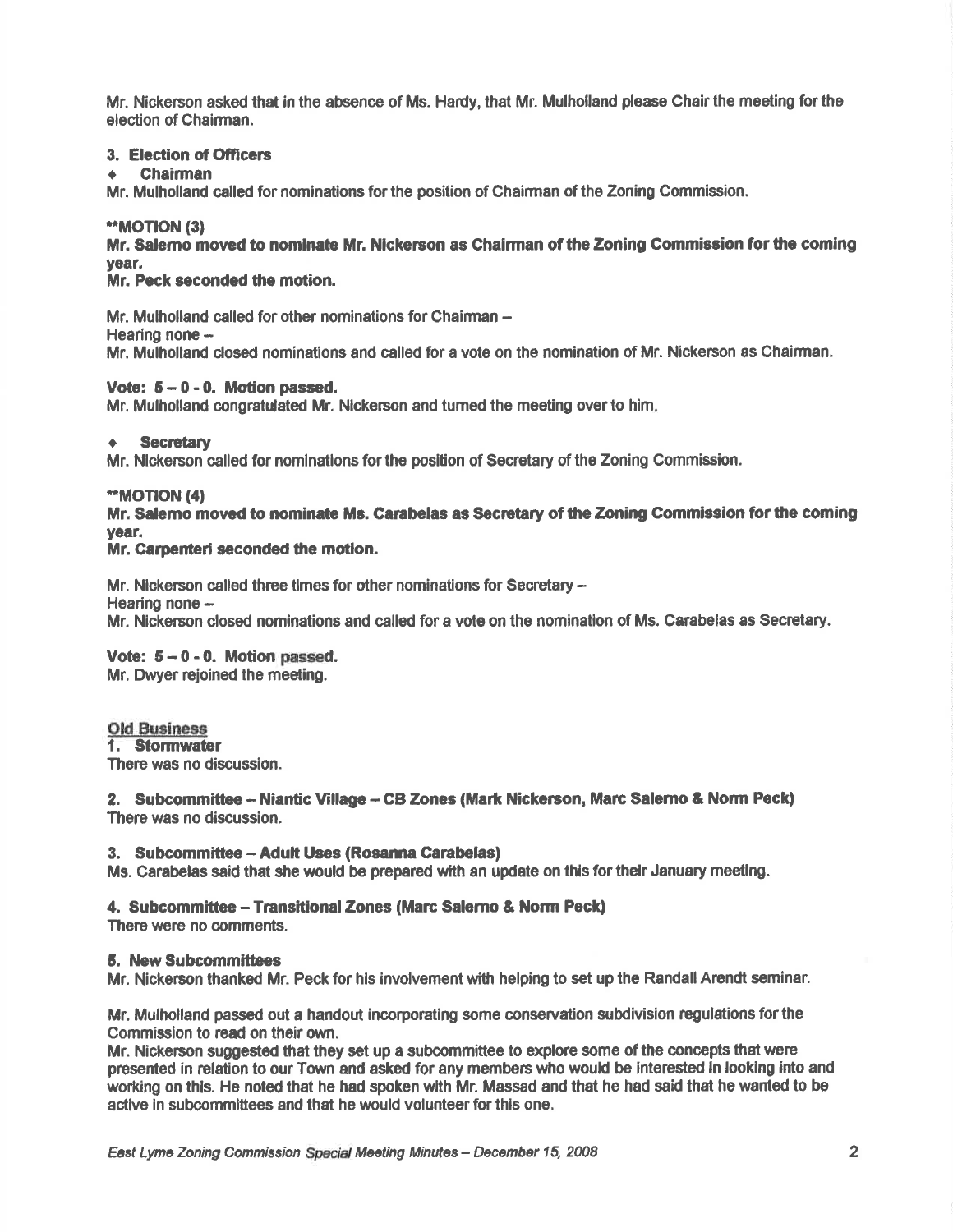Ms. Carabelas and Mr. Peck also volunteered.

After further discussion, it was decided that a potential name for the subcommittee would be 'Conservation Development by Design'. As this was very preliminary, other details remained to be worked out in the New Year.

Ms. Carabelas urged everyone to take a ride to West Hartford and to look at the Blue Back Square project which featured multi-use buildings and which at first was a much fought over project but is now embraced. She also offered to contact NEMO for quidance, review and expertise should they decide to write any regulations and need free help in doing so.

Mr. Mulholland noted that subdivision regulations are Planning documents and that discussion regarding them would involve a joint subcommittee should they be seeking to embrece the conservation concept.

Mr. Peck said that he would call Ms. Picarazzi and speak with her on this.

### **New Business**

1. Application of Black Hawk Sport fishing LLC for a Special Permit for a sign for a party boat at property identified in the Application as Main Street (Cini Park).

Mr. Nickerson asked Mr. Mulholland to schedule this for a future meeting.

### 2. Any business on the floor, if any by the majority vote of the Commission.

There was none.

### 3. Zoning Official

Mr. Mulholland reported that the Gateway project was moving forward and that he was working out some detailswith 38 Hope Street.

### 4. Comments from Ex-Officio

There was no report.

### 5. Comments from Zoning Commission liaison to Planning Commission

There was no report.

### 6. Comments from Ghairman

Mr. Nickerson noted that he has spoken with Mr. Massed and that they discussed the role of an altemate on the Gommission and that Mr. Massad had indicatod that he wented to be actively involved and had volunteered to serve on subcommittees as being seated as an alternate was an infrequent event.

### 7. Adiournment

Mr. Nickerson wished everyone a happy holiday and called for a motion to adjoum

### \*MOTION (3)

Mr. Peck moved to adjourn this Special Meeting of the East Lyme Zoning Commission at 6:42 PM. Mr. Salemo seconded the motion. Vote:  $6 - 0 - 0$ . Motion passed.

Respectfully submitted,

Koren Zmifruk, Recordirg Secretory